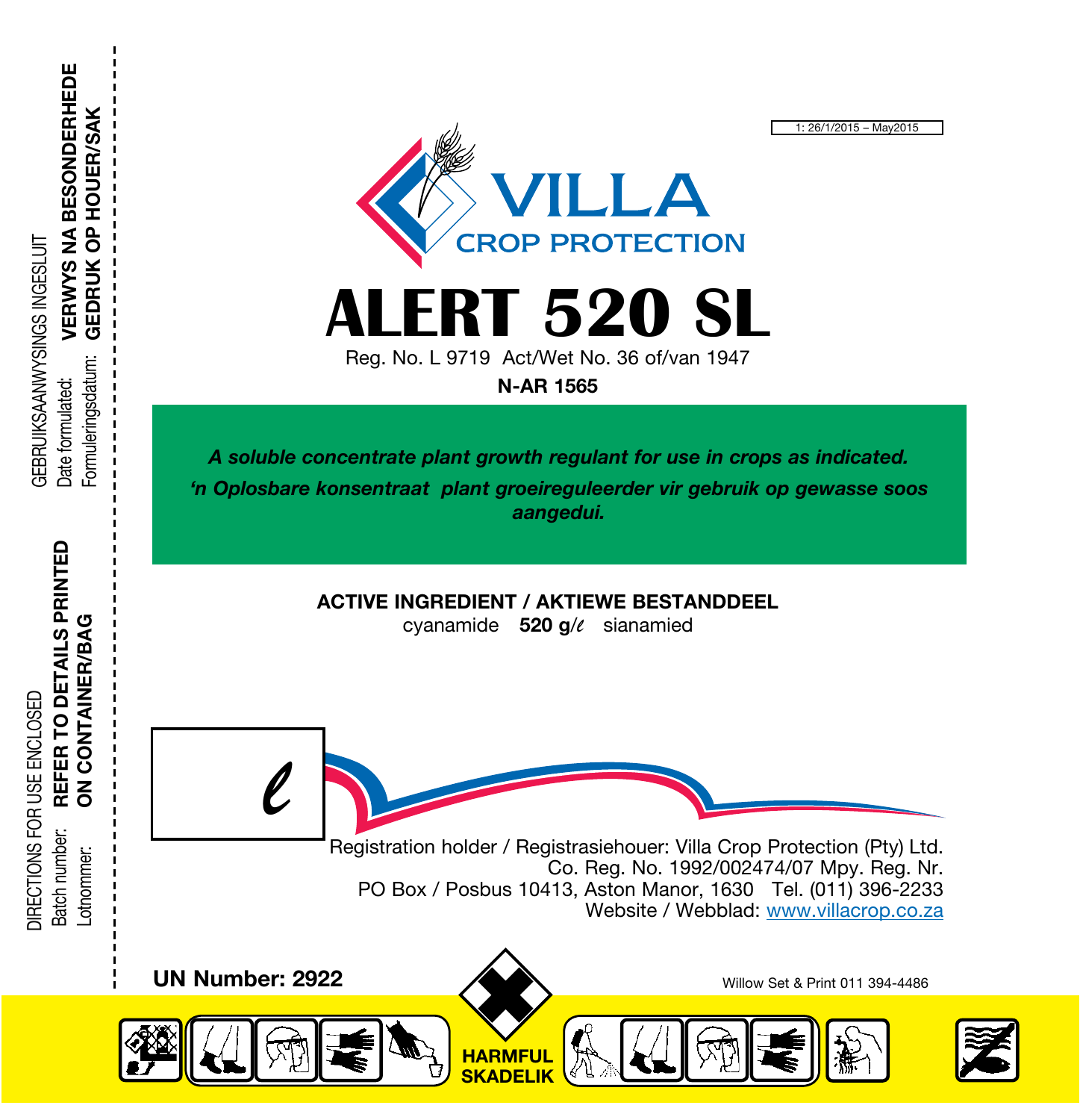**ALERT 520 SL Reg. No. L 9719 / N-AR 1565 Act/Wet No. 36 of/van 1947** 

**ACTIVE INGREDIENT / AKTIEWE BESTANDDEEL:** 

cyanamide / sianamied…................................................................................. 520 g/*l*

# Registration holder / Registrasiehouer:

**VILLA CROP PROTECTION (PTY) LTD**  Co. Reg. No.: 1992/002474/07 Mpy. Reg. Nr. PO Box / Posbus 801, KEMPTON PARK, 1620 Tel. (011) 396 2233



# **WARNINGS**

- Handle with care.
- Harmful by swallowing and skin contact.
- Toxic to bees and dangerous to fish and wildlife.
- Severely irritating to skin and eyes.
- Store under lock and key in cool (below 20 °C), dry, well ventilated place, away from food, feeds, seed and fertilizers.
- **ALERT 520 SL is only stable for a period of one (1) year.**
- Keep out of reach of children, uninformed persons and animals.
- Re-entry: Do not enter treated area within 1 day after treatment unless wearing protective clothing.
- **In case of poisoning, take the patient immediately to a doctor and make this label available to him/her.**

**Although this remedy has been extensively tested under a large variety of conditions, the registration holder does not warrant that it will be efficacious under all conditions, because the action and effect thereof may be affected by factors such as abnormal soil, climatic and storage conditions, quality of dilution water, compatibility with other substances not indicated on the label, as well as by the method, time and accuracy of application. The registration holder further does not accept responsibility for damage to crops, vegetation, the environment or harm to man or animal or for lack of performance of the remedy concerned, due to failure of the user to follow the label instructions or to the occurrence of conditions, which could not have been foreseen in terms of the registration. Consult the supplier in event of any uncertainty.** 

# **PRECAUTIONS**

- Do not inhale the spray mist or fumes.
- Avoid eye and skin contact.
- **Do not drink any form of alcohol 24 hours before, during and up to 24 hours after the spraying of this product, since alcohol interacts with Cyanamide, thereby increasing potential harmful effects**.
- Wear protective overalls, rubber gloves, gumboots and a face shield when the concentrate is handled and during mixing and application.
- Wash with soap and water after use and after accidental skin contact.
- Wash contaminated clothing after use.
- Do not eat, drink or smoke whilst mixing or applying the product or before washing hands and face and change of clothing.
- Prevent drift onto other crops, grazing, rivers, dams or areas not under treatment or to nearby water sources.
- Thoroughly clean spraying equipment directly after use and dispose of wash water where it will not contaminate food, grazing, boreholes, rivers or dams.
- **TRIPLE RINSE** empty containers in the following manner: Invert the empty container over the spray or mixing tank and allow draining for at least 30 seconds after the flow has slowed down to a drip. Thereafter rinse the container three times with a volume of water equal to a minimum of 10 % of that of the container. Add the rinsing to the contents of the spray tank before destroying the container in the prescribed manner.

ALERT 520 SL Page 2 of 7 • Destroy the empty container by perforation and flattening and dispose of it in a safe way.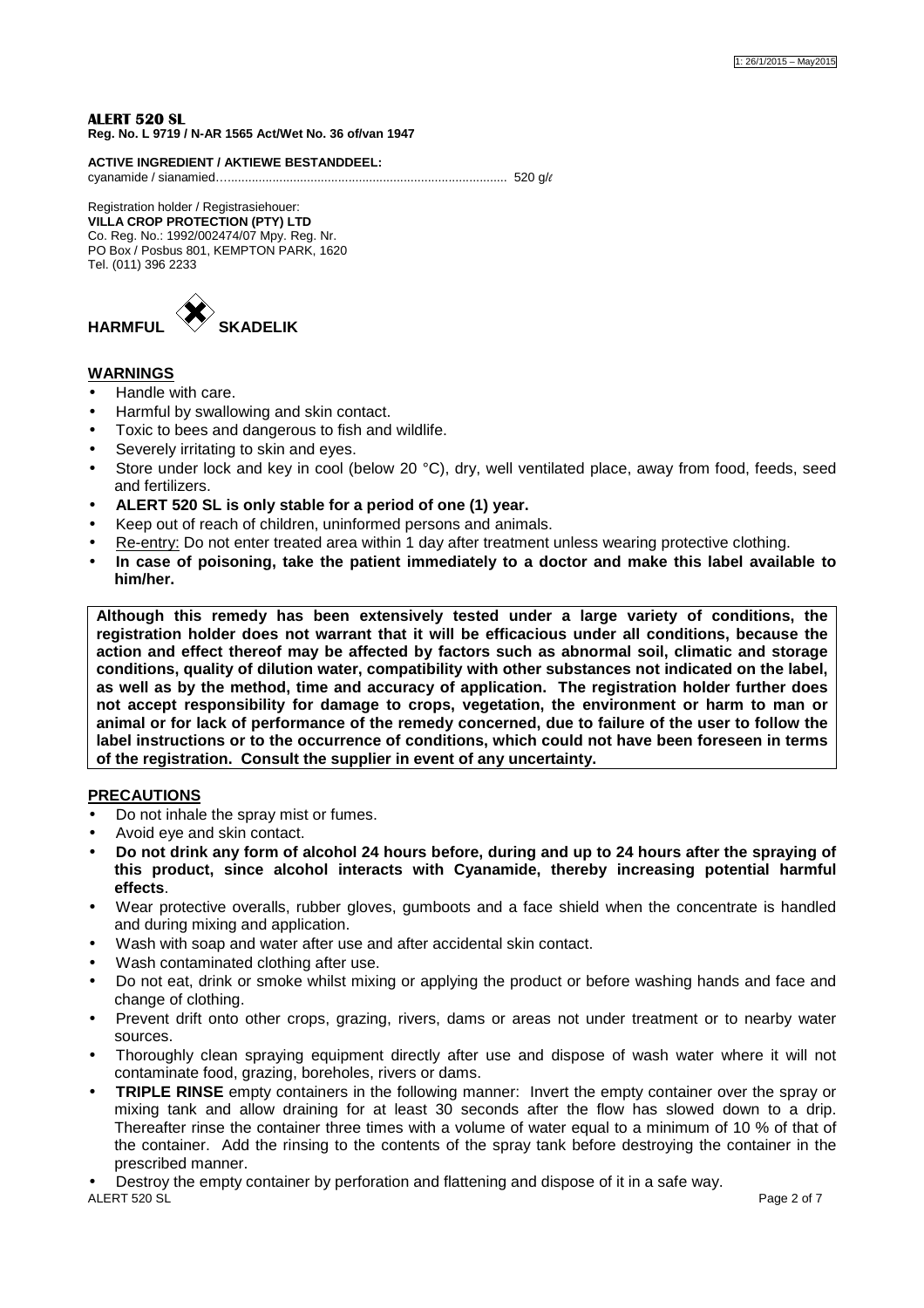- **Never** re-use the empty container for any other purpose.
- Prevent contamination of food, feed, drinking water and eating utensils.
- **Do not** apply **ALERT 520 SL** where there is bee activity in orchards to be sprayed.

### **SYMPTOMS OF HUMAN POISONING**

Ingestion or inhalation: Pronounced dilation of the cutaneous vessels to the face and upper thorax, resulting in intense flushing and blue-red discolouration (especially when in combination with alcohol consumption).

In severe cases giddiness, headache, respiratory distress, elevated pulse rate, tightness in the chest and a sensation of coldness in the extremities may occur. Hoarseness and cough are probably the result of a local irritant effect on the mucous membranes. These symptoms usually disappear within a short time but may last up to 24 hours.

Skin contact: Reddening and blistering of the skin or in distinct effects with papulovesicular reaction or severe dermatitis.

#### **FIRST AID TREATMENT**

- In case poisoning is suspected: Remove the patient from the source of poisoning to a well-ventilated area and keep him/her calm and at rest. Avoid contact with the skin, eyes and clothing. Remove contaminated clothing. If difficulties occur, obtain medical attention. Show container, label and/or safety data sheet to physician. Keep airway open to maintain breathing, especially if person is unconscious or has vomited. Do not apply direct mouth-to-mouth respiration.
- Skin contact: Remove contaminated clothing and wash the contaminated areas with plenty of soap and cold water. Do not rub the skin. **Get medical attention if irritation persists**.
- Eye contact: Immediately flush contaminated eyes for 15 minutes with clean cold water, while occasionally lifting upper and lower lids. **Seek medical advice if irritation persists.**
- Inhalation: Remove person to fresh air if exposure is excessive. If breathing difficultly or irritation occur and persist, obtain medical attention. Do not apply direct mouth-to-mouth respiration.
- Ingestion: **Take patient immediately to nearest physician and make the label available to him/her.**  In case of accidental ingestion, give a person one or two glasses of water or milk to drink - **do not** induce vomiting. If conscious and medical aid is not available immediately, induce vomiting. Be sure to keep victim's head below hips, to avoid aspiration of vomitus into lungs.

### **NOTE TO PHYSICIAN**

#### **IMPORTANT**

#### **Cyanamide is NOT Cyanide and DOES NOT degrade to Cyanide.**

No specific antidote known. Apply symptomatic supporting therapy. Put the patient in a horizontal position while administering oxygen (6 litres per minute). **Product interacts with alcohol!** If ingested, the stomach should be emptied under qualified medical supervision. Monitor circulatory status.

#### **USE RESTRICTIONS**

- Only use prior to budding.
- Do not apply within 4 hours prior to rain, or shortly after rain, while plants are still wet.
- Do not apply **ALERT 520 SL** plus mineral oil, close to or prior to an expected cold spell (within 5 days), as it may give poor results.
- **Inconsistent results may occur on trees suffering from stress conditions such as temporary water logging at time of treatment.**

#### **DIRECTIONS FOR USE: Use only as directed.**

**Compatibility:** 

- Do not mix with insecticides or fungicides at 1.5 % or higher dosage rates.
- **ALERT 520 SL**, at the reduced rate of 0.5 to 1.0 %, combined with a mineral oil (refer to list at end of label), is compatible with **Chlorpyrifos 480 EC** and can be used as a tank mixture for the control of Pernicious scale and Mealy bug on apples, pears, plums and apricots.
- The compatibility of **ALERT 520 SL** may be influenced by several factors. As factors influencing compatibility may vary, a physical compatibility test must always be performed, before such tank mixture is sprayed. In the case of uncertainty, contact the supplier or the registration holder.
- When **ALERT 520 SL** is used in conjunction with any other agricultural remedy, all **WARNINGS, PRECAUTIONS** and **DIRECTIONS FOR USE** mentioned on that label, must be adhered to.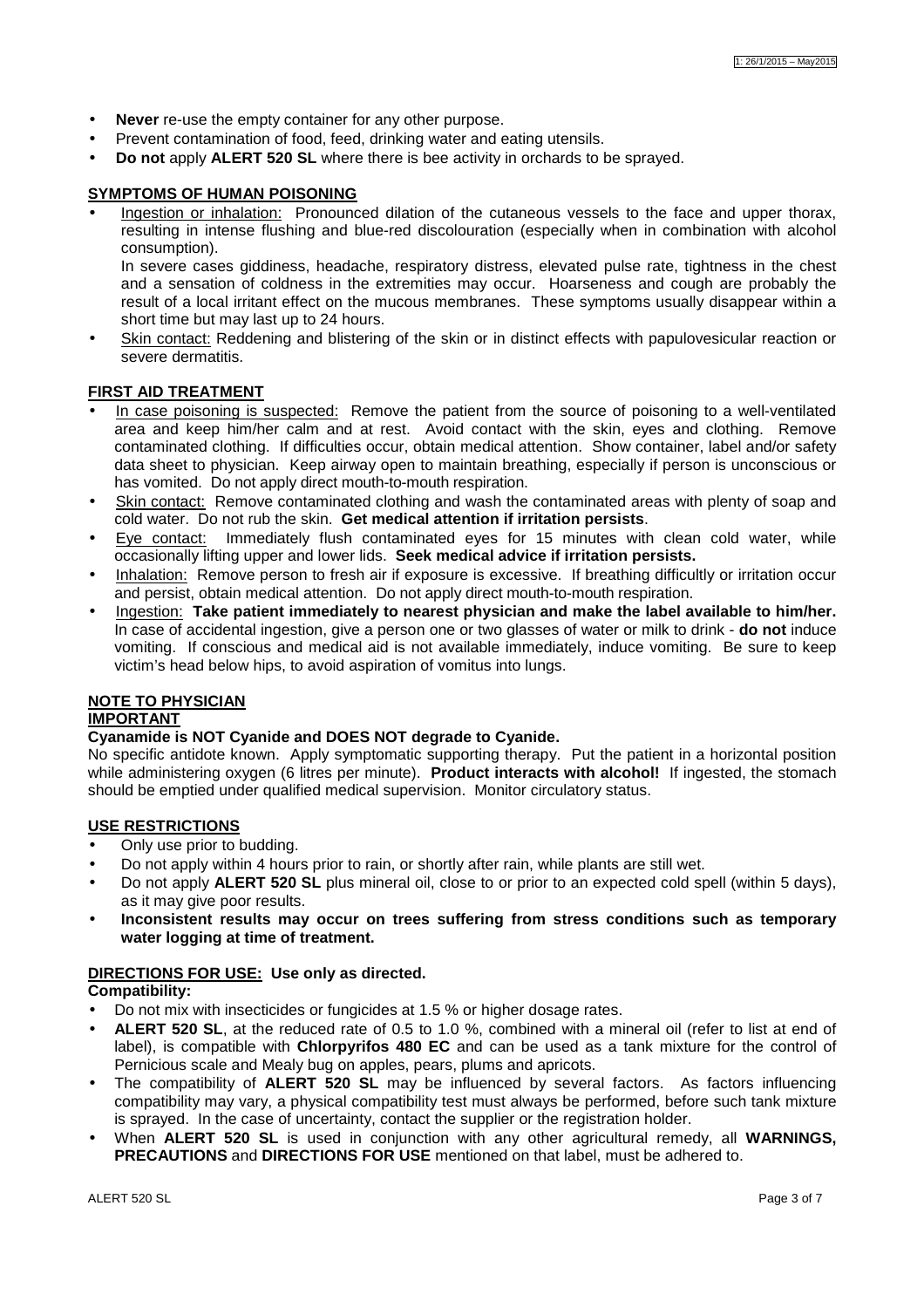### **Mixing instructions:**

- Half fill the spray tank with clean water.
- Measure the required quantity of **ALERT 520 SL** and pre-mix with at least 10 litres of water. Add this mixture to the water in the spray tank, while agitating the mixture.
- Fill the spray tank with water to the required level, while maintaining agitation, to ensure thorough mixing.
- Maintain agitation during application.
- Prepared spray mixture must not be left in the spray tank for any length of time, e.g. overnight.

### **Application instructions**

- General Berries, Vines, Kiwi Fruit and Young Non-bearing Fruit Trees**:**  Apply as a directed spray. Complete coverage of the buds is essential where rest breaking is sought. Use a handgun or knapsack sprayer equipped with D4 nozzles and 45 whirl plates (or equivalent). Spray at low pressure (< 100 kPa).
- Ensure than complete coverage of the buds is obtained where rest breaking is the objective.
- The application of **ALERT 520 SL** by brushes or sponges is not registered and is most strongly discouraged. **Manual application increases the risk of skin contamination, which may lead to severe skin burns.**
- Apply with a correctly calibrated sprayer that is in good working condition, to ensure that the correct dosage is evenly distributed over the target area.
- The lower the concentration of **ALERT 520 SL** applied, the more important thorough coverage of the dormant buds becomes. In case of waxy plant surfaces, the addition of a non-ionic wetter, as recommended, is essential. The type of trellis and the frame of the vines determine the volume of spray mixture required. Directed application with hand lances may improve efficacy and cost effectiveness.
- Apples, Pears, Apricots and Plums (bearing trees):
	- The volume of water required must be calculated according to the Tree-Row-Volume (TRV) formula:

Litres per hectare = Tree height x Tree diameter\*  $x$  937 Row width

(\* - The TRV calculation is the maximum high water volume (HVR) required when the trees are in full leaf. Use the water volume required per hectare to calculate the amount of product required per hectare according to the various growth stages of a tree during the season.)

- In the case of Apples and Pears, use not less than 70 % of the HVR volume, but also not less than 1000 litres per hectare.
- In the case of stone fruit, use not less than 60 % of the HVR volume, but also not less than 750 litres per hectare.
- Where the calculated volume is less than 1000 litres per hectare in the case of Apples and Pears, and less than 750 litres per hectare in the case of stone fruit, rather use hand lances.
- Apply at least 66 % of the applied volume to the top half of the trees.
- In case of a tank mixture with **Chlorpyrifos 480 EC** apply at least 70 % of the HVR.

# • **Application timing**

The time when budding and full bloom occurs in deciduous fruit trees differ from year to year. It is therefore not possible to correctly predict full bloom dates for a specific season. In order to obtain a better indication regarding the decision on the time of application, also take into consideration the orchard's historical data, seasonal conditions (accumulation of cold units, flowering dates of early crops/cultivars, etc.) and physiological development of the crop and trees involved. It is recommended to consult an expert regarding a decision of the date of application.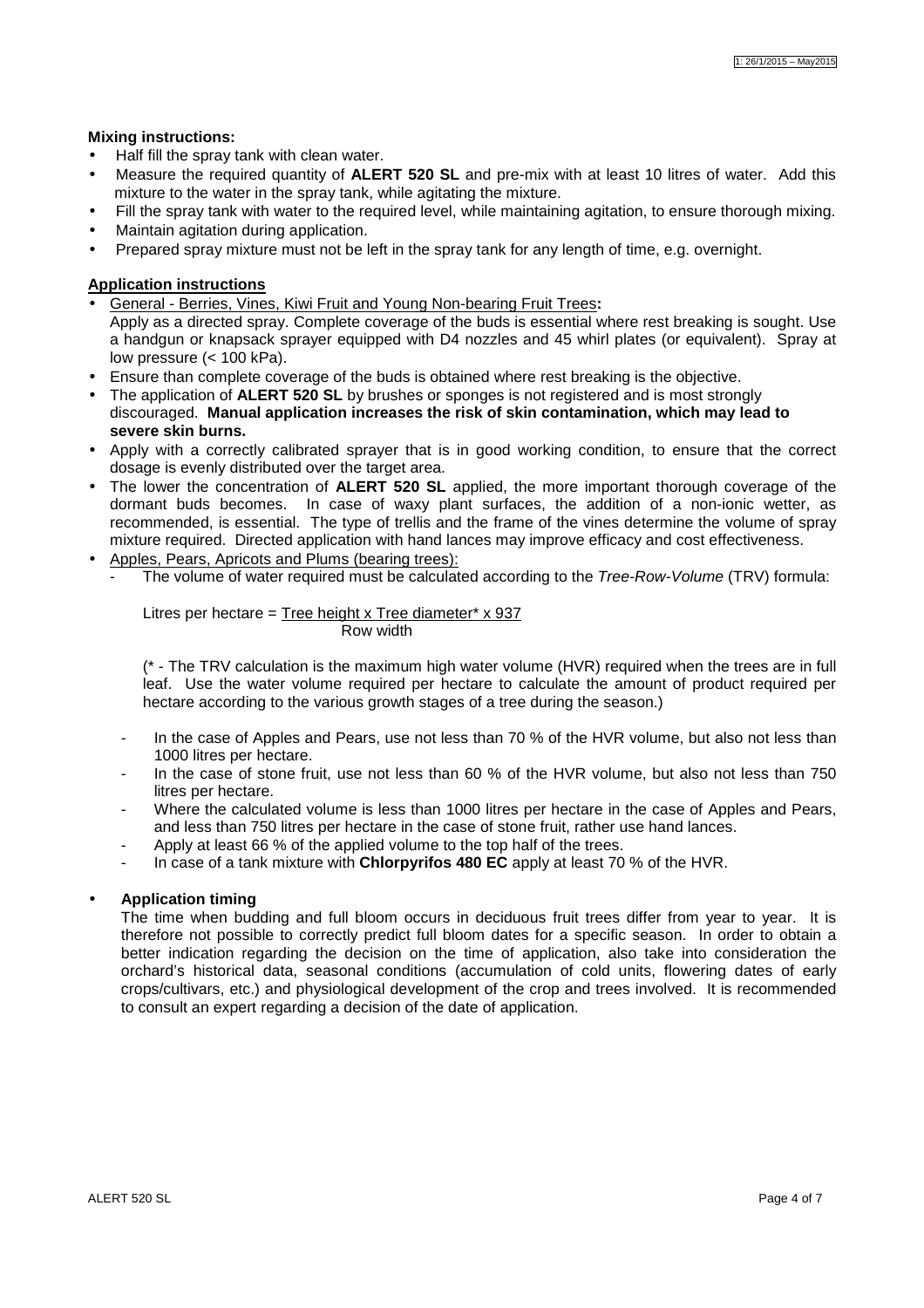### **Specific crop instructions**

- **Apples:** 

The application of **ALERT 520 SL** or **ALERT 520 SL** plus mineral oil may advance and shorten the flowering period, which may affect cross-pollination and following chemical thinning. Consult experts in this regard and adjust thinning programme accordingly.

### - **Sultanas - advanced bud-break:**

The **ALERT 520 SL** dosage rate required may differ yearly from area to area. It may also be influenced by factors such as cumulative cold units during the period May to July for a particular area, growth vigour, stress factors, pruning time, etc. Under optimum conditions, successful enhancement could be obtained with a 3 % concentration. Most of the time higher concentrations of up to 5 % will result in more even bud burst. Thorough coverage of the buds is essential. The earlier the spraying the higher the requirements, as well as giving more uneven results. Most of the time the 5 % concentration will result in more constant and even results. Young and vigorous vines will also require higher **ALERT 520 SL** dosage rates.

### - **Table and Wine Grapes - even bud-break:**

Dosage rates required to improve even bud-break differ between cultivars. Conditions - cumulative cold units during May to July, physiological condition of the vines, time of pruning, etc. - will be determining factors. Consult experts in this regard. Young and vigorous vines will also require the higher **ALERT 520 SL** dosage rates.

### - **Even bud-break of Berries:**

Dosage rates required to improve even bud-break differ between cultivars. Conditions - cumulative cold units during May to July, physiological condition of the vines, time of pruning, etc. - will be determining factors. Consult experts in this regard.

- **Plums:** 

The application of **ALERT 520 SL** or **ALERT 520 SL** plus mineral oil may advance and shorten the flowering period which may affect cross-pollination especially, where the flowering period coincides with adverse weather conditions.

#### **APPLICATION RATES**

**IMPORTANT: Refer to "USE RESTRICTIONS" and "Application instructions" (especially crop related instructions) above.** 

| Crop                     | Dosage Rate                    | <b>Remarks</b>                                                                                                                   |
|--------------------------|--------------------------------|----------------------------------------------------------------------------------------------------------------------------------|
| <b>Table and Wine</b>    | 3.0 to 5.0 $\ell$ / 100 $\ell$ |                                                                                                                                  |
| grapes<br>Even bud-break | water                          | Apply 3 to 4 weeks prior to normal bud-break.                                                                                    |
|                          | <b>PLUS</b>                    | Refer below to list of cultivars that may be treated.                                                                            |
|                          | $0.05 \%$                      | Enquire about cultivars not on the list.                                                                                         |
|                          | Link                           |                                                                                                                                  |
| Sultanas                 |                                | Apply approximately 7 to 6 weeks before normal bud-break.                                                                        |
| Advancement of           |                                | Only consider ALERT 520 SL for advancement of bud-break in                                                                       |
| bud-break                |                                | areas where frost or sudden cold snaps will not damage the                                                                       |
|                          | 3.0 to 5.0 $\ell$ / 100 $\ell$ | new growth or flower bunches.                                                                                                    |
|                          | water                          | <b>IMPORTANT</b>                                                                                                                 |
|                          |                                | Inconsistent results may be obtained when ALERT 520 SL is                                                                        |
|                          | <b>PLUS</b>                    | applied too early, the dosage rate is too low with regard to the<br>specific conditions or insufficient coverage of the buds was |
|                          | $0.05 \%$                      | obtained.                                                                                                                        |
|                          | Link                           | <b>NOTE</b>                                                                                                                      |
|                          |                                | The addition of a non-ionic wetting agent at the registered rate                                                                 |
|                          |                                | for waxy plant surfaces is recommended for all treatments of                                                                     |
|                          |                                | grapevines.                                                                                                                      |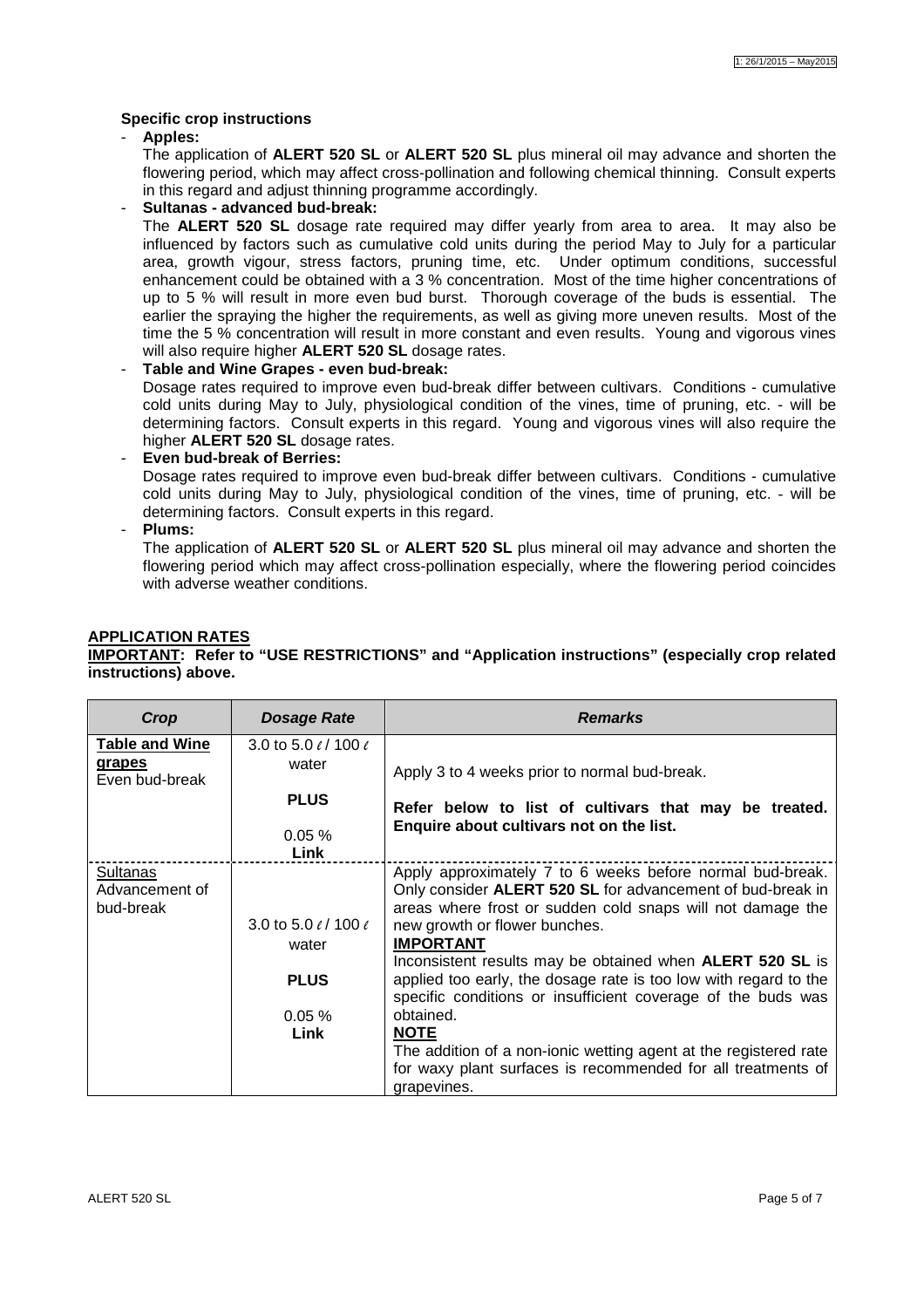| Crop                                                     | <b>Dosage Rate</b>                                                                                      | <b>Remarks</b>                                                                                                                                                                                                                                                                                                                                                                                                                                                                                                                                                                                                                                                                                                          |
|----------------------------------------------------------|---------------------------------------------------------------------------------------------------------|-------------------------------------------------------------------------------------------------------------------------------------------------------------------------------------------------------------------------------------------------------------------------------------------------------------------------------------------------------------------------------------------------------------------------------------------------------------------------------------------------------------------------------------------------------------------------------------------------------------------------------------------------------------------------------------------------------------------------|
| <b>Apples</b><br>Non-bearing trees<br>(1 to 3 years old) | 4.0 $\ell$ / 100 $\ell$ water                                                                           | Refer below to list of cultivars that may be treated.<br>Enquire about cultivars not on the list.<br>Apply from 1 to 10 September or 4 to 5 weeks prior to<br>expected bud break. Do not apply to trees which already show<br>signs of bud-break, rather use the ALERT 520 SL plus mineral<br>oil concentration as for bearing trees.<br><b>NOTE</b><br>Some cultivars may be sensitive to the higher rates of ALERT<br>520 SL. When in doubt, rather use the ALERT 520 SL plus<br>mineral oil as for bearing trees.                                                                                                                                                                                                    |
| Bearing trees                                            | 0.5 to 1.0 $\ell$ / 100 $\ell$<br>water<br><b>PLUS</b><br>mineral oil*<br>2.0 to 4.0 e/ 100 e<br>water  | Refer below to list of cultivars that may be treated.<br>Enquire about cultivars not on the list.<br>Apply about 4 to 6 weeks prior to expected full bloom, but also<br>consider the conditions of the current year and physiological<br>development of the flower buds. For seasons or areas that<br>experienced abnormally low chilling units, rather wait with<br>application until first signs of bud swell on spurs or flower buds<br>are noticed. Use the higher rate of ALERT 520 SL and/or<br>mineral oil where difficult bud-break conditions are expected<br>(e.g. Golden Delicious growing against northern slopes, or<br>when insufficient cumulative cold units were registered for the<br>specific year). |
| <b>Pears</b><br>Non-bearing trees                        | 1.0 $\ell$ / 100 $\ell$ water<br><b>PLUS</b>                                                            | Refer below to list of cultivars that may be treated.<br>Enquire about cultivars not on the list.                                                                                                                                                                                                                                                                                                                                                                                                                                                                                                                                                                                                                       |
|                                                          | mineral oil*<br>2.0 to 4.0 e/ 100 e<br>water                                                            | Apply about 2 to 4 weeks prior to expected bud break or during<br>the period 20 to 30 August.                                                                                                                                                                                                                                                                                                                                                                                                                                                                                                                                                                                                                           |
| Bearing trees:                                           | 0.5 $\ell$ / 100 $\ell$ water<br><b>PLUS</b><br>mineral oil*<br>2.0 to 4.0 $\ell$ / 100 $\ell$<br>water | Apply about 4 to 6 weeks prior to expected full bloom, but also<br>consider the conditions of the current year and physiological<br>development of the flower buds.<br>For seasons or areas that experienced abnormally low chilling<br>units, rather wait with application until first signs of bud swell<br>on spurs or flower buds are noticed. Use the higher rates of<br>mineral oil for cultivars with medium to high chilling<br>requirements, or crops growing in warm areas or when<br>insufficient cumulative cold units were registered for the<br>specific year.                                                                                                                                            |
| <b>Apricots</b><br>Bearing trees                         | $0.5$ $\ell$ / 100 $\ell$ water<br><b>PLUS</b>                                                          | Apply about 4 to 6 weeks prior to expected full bloom, but also<br>consider the conditions of the current year and physiological<br>development of the flower buds.<br>For seasons or areas that experienced abnormally low chilling                                                                                                                                                                                                                                                                                                                                                                                                                                                                                    |
|                                                          | mineral oil*<br>2.0 to 3.0 e/ 100 e<br>water                                                            | units, rather wait with application until first signs of bud swell<br>on spurs or flower buds are noticed. Use the higher mineral oil<br>rates for cultivars with medium to high chilling requirements, or<br>crops growing in warm areas or when insufficient cumulative<br>cold units were registered for the specific year.                                                                                                                                                                                                                                                                                                                                                                                          |